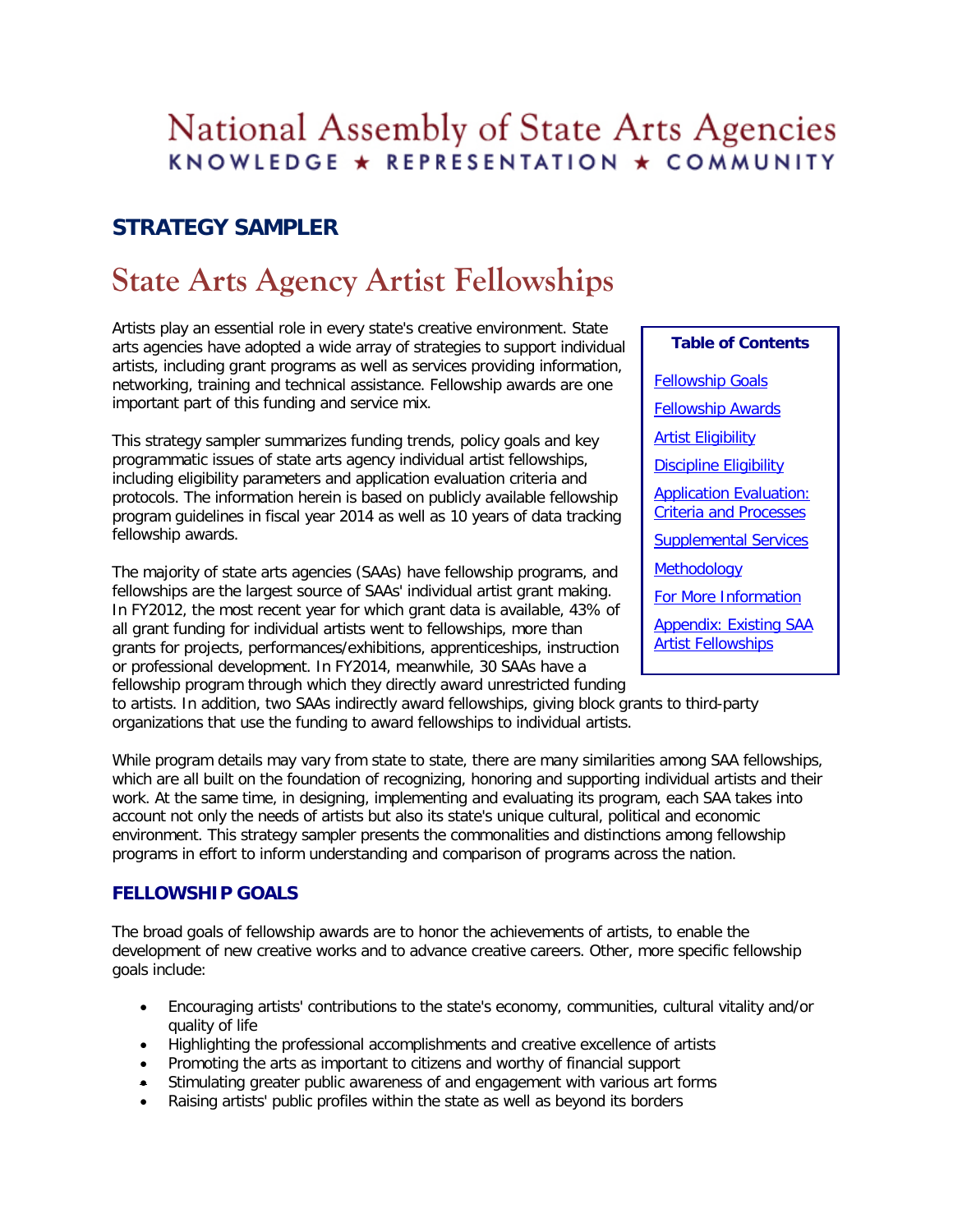Though these goals may be shared by project grants and other SAA awards for individual artists, fellowships are distinct in that they typically do not require matching funds and they do not usually restrict how recipients use them in service of their artistic practice.

Some state arts agencies, however, do not draw clear lines between fellowships and project grants, but rather have a program that is a hybrid of the two categories. Often in these instances, the program began as a fellowship and transitioned to a project grant, yet retains some of the attributes of its initial form. Similarly, many SAAs support folk and traditional arts through apprenticeship programs, which are akin to but distinct from fellowships. This

report does not account for apprenticeship programs or hybrids of fellowships and project grants.

### <span id="page-1-0"></span>**FELLOWSHIP AWARDS**

### **Direct Fellowships (30 SAAs)**

The award size and the number of awards bestowed per year are the two main variables of direct fellowship programs. According to available program guidelines, direct fellowship awards currently range in size from \$1,000 to \$12,000, while the most common award amount available is \$5,000. Some program guidelines specify exact award amounts, while others set the maximum and minimum limits and let the application review process determine the exact size of individual awards.

In FY2012, fellowship awards ranged from \$500 to \$13,000, while both the median and average award were \$5,000. Collectively, SAAs with fellowship programs granted 446 fellowships totaling nearly \$2.9 million.

Though fellowship funding can fluctuate from year to year, the percentage of fellowship dollars compared to total SAA grant funding has historically been relatively stable. Between fiscal years 2003 and 2012, for example, fellowship funding was 1.1% to 1.3% of total SAA grant funding. In the same 10-year period, total SAA funding for artist fellowships ranged from \$2.8 million (in 2005) to \$3.9 million (in 2003).

The number of direct fellowships to be awarded each year is predetermined in some states, though most program guidelines either don't specify or base it on available funding and/or the quality of applications. In FY2012,

| <b>State</b>     | # of<br>Grants | SAA Fellowship Grants, FY2012<br>Total \$ | Median \$ |
|------------------|----------------|-------------------------------------------|-----------|
| Alabama          | 11             | \$55,000                                  | \$5,000   |
| Arkansas         | 9              | \$36,000                                  | \$4,000   |
| Connecticut      | 31             | \$192,500                                 | \$2,500   |
| Delaware         | 16             | \$78,100                                  | \$5,550   |
| Idaho            | 5              | \$20,000                                  | \$4,000   |
| Kentucky         | 17             | \$82,000                                  | \$7,500   |
| Maine            | 6              | \$55,000                                  | \$13,000  |
| Maryland         | 99             | \$251,000                                 | \$3,000   |
| Massachusetts    | 68             | \$279,000                                 | \$7,500   |
| Mississippi      | 29             | \$120,800                                 | \$4,000   |
| Nebraska         | 9              | \$20,000                                  | \$1,000   |
| Nevada           | 13             | \$22,500                                  | \$500     |
| New Hampshire    | 2              | \$8,000                                   | \$4,000   |
| New Jersey*      | 10             | \$218,946                                 | \$3,000   |
| New York*        | $\overline{2}$ | \$782,571                                 | \$391,286 |
| North Carolina   | 21             | \$181,325                                 | \$10,000  |
| North Dakota     | $\overline{2}$ | \$5,000                                   | \$2,500   |
| Ohio             | 37             | \$185,000                                 | \$5,000   |
| Rhode Island     | 26             | \$78,000                                  | \$3,000   |
| South Carolina   | $\overline{4}$ | \$20,000                                  | \$5,000   |
| South Dakota     | 6              | \$30,000                                  | \$5,000   |
| <b>Tennessee</b> | 13             | \$65,000                                  | \$5,000   |
| Utah             | $\overline{2}$ | \$20,000                                  | \$10,000  |
| Virginia         | $\overline{4}$ | \$20,000                                  | \$5,000   |
| Washington*      | 4              | \$50,000                                  | \$5,000   |
| Total            | 446            | \$2,875,742                               | \$5,000** |

### **SAA Fellowship Grants, FY2012**

\* New Jersey, New York and Washington include awards to individuals as well as to organizations that administer individual fellowship awards.

\*\* The national median of fellowship awards excludes grants to organizations.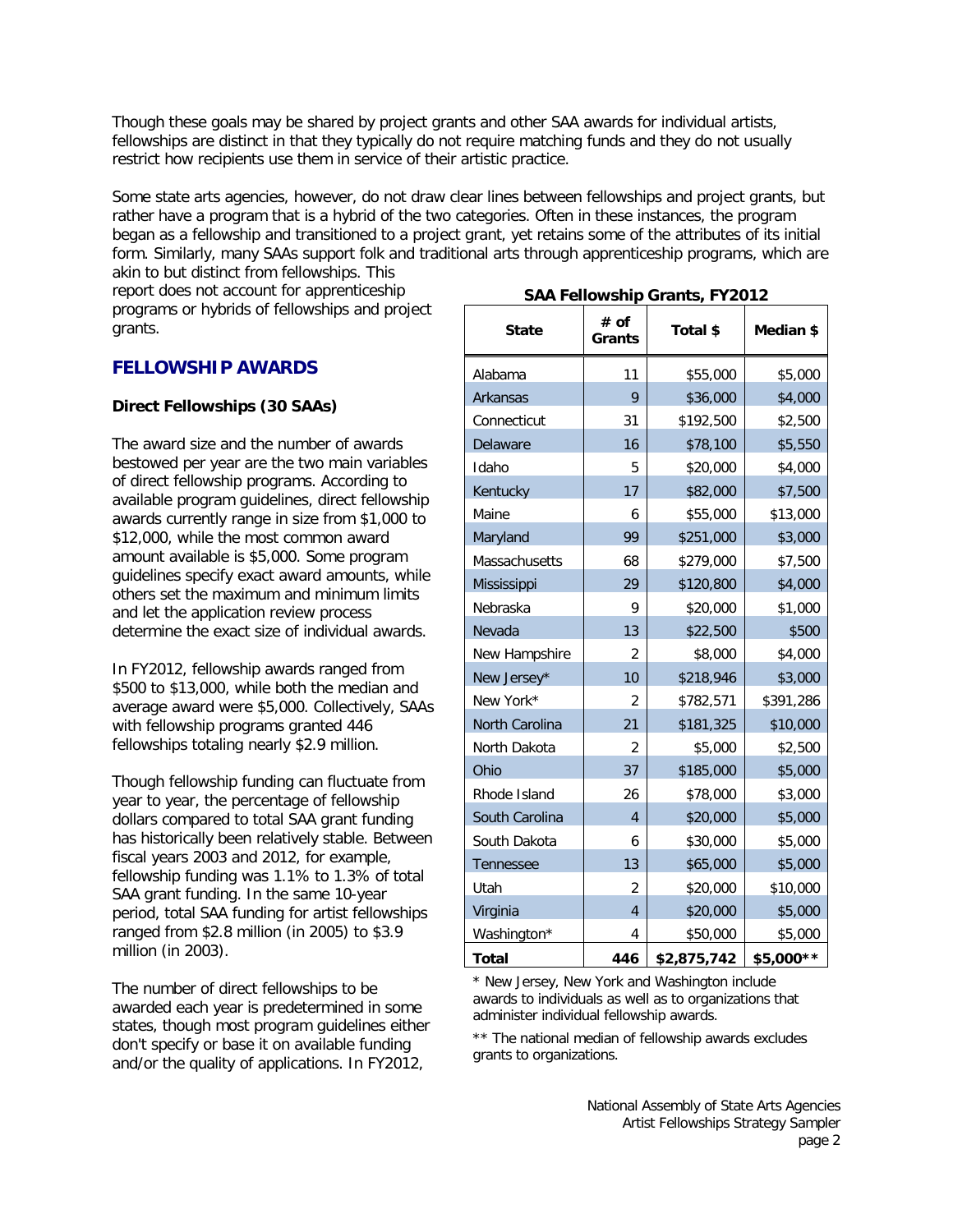the number of fellowships granted by any one SAA ranged from 2 to 99, with a median of 12 and an average of 20.

Complementing fellowships in a few states are merit awards and honorable mentions, which recognize grantees or applicants with certain attributes, such as exemplary artwork. Five SAAs offer these supplemental awards, which range from \$500 to \$2,500.

### **Partnerships with Foundations and Third-Party Administration**

Two state arts agencies support fellowships by awarding grants to foundations that in turn bestow fellowships to individual artists. The New York State Council on the Arts funds fellowships via the New York Foundation for the Arts, which administers individual awards to New York artists. Similarly, ArtsWA supports individual fellowships via grants to Artist Trust, a nonprofit organization serving artists in Washington state.

Some state arts agencies employ third-party administration of fellowships. In this arrangement, the SAA maintains program guidelines but partners with an organization to provide administrative support. For example, the Mid Atlantic Arts Foundation facilitates the fellowship application-review process for the SAAs in Delaware, Maryland and New Jersey using the procedures and eligibility requirements established by the SAAs.

# <span id="page-2-0"></span>**ARTIST ELIGIBILITY**

A number of factors determine eligibility for fellowships. Most of them focus on the artists who are fellowship applicants. These artist factors are age, award history and frequency, student status, artistic experience, and residency status.

**Age:** More than half of the SAAs offering fellowships require that artists be at least 18 years old when applying. Other age minimums are 19, 21 and 25 years old.

**Award History and Frequency:** Most state arts agencies limit how often artists may receive fellowships and/or the total number of awards per their lifetime. Thirteen SAAs have guidelines restricting the number of fellowships per lifetime. Of the agencies without lifetime limits or that allow more than one award per lifetime, 19 specify how long a fellowship recipient must wait to be eligible to apply for another fellowship. These waiting periods range from 2 to 10 years, with 5 years being the most common. Eleven SAAs clarify that artists may submit just one fellowship application per grant cycle.

**Student Status:** Among SAAs that award fellowships, 23 have application restrictions related to high school, college/university and graduate school enrollment. Of these agencies, 20 prohibit applicants who are currently enrolled in any type of degreegranting program, while 4 prohibit those actively seeking an arts degree or a degree in a field related to their fellowship application.

### **Minimum Age**

| <b>Applicant</b><br>Age | # of<br><b>SAAs</b> |
|-------------------------|---------------------|
| 18                      | 18                  |
| 19                      |                     |
| 21                      | 2                   |
| 25                      |                     |
| N/A                     | Զ                   |

### **Awards per Artist's Lifetime**

| Per<br>Lifetime | # of<br><b>SAAs</b> | $%$ of<br>Programs |
|-----------------|---------------------|--------------------|
| 1 fellowship    | 5                   | 17%                |
| 2 fellowships   | 3                   | 10%                |
| 3 fellowships   | 4                   | 13%                |
| 4 fellowships   | 1                   | 3%                 |
| N/A             | 16                  | 53%                |

### **Eligibility for Multiple Awards**

| Eligible after | # of<br><b>SAAs</b> | % of<br>Programs |
|----------------|---------------------|------------------|
| 2-year wait    | 4                   | 13%              |
| 3-year wait    | $\mathcal{P}$       | 7%               |
| 4-year wait    | 3                   | 10%              |
| 5-year wait    | 5                   | 17%              |
| 6-year wait    | 2                   | 7%               |
| 10-year wait   | 3                   | 10%              |
| N/A            | 10                  | 33%              |

National Assembly of State Arts Agencies Artist Fellowships Strategy Sampler page 3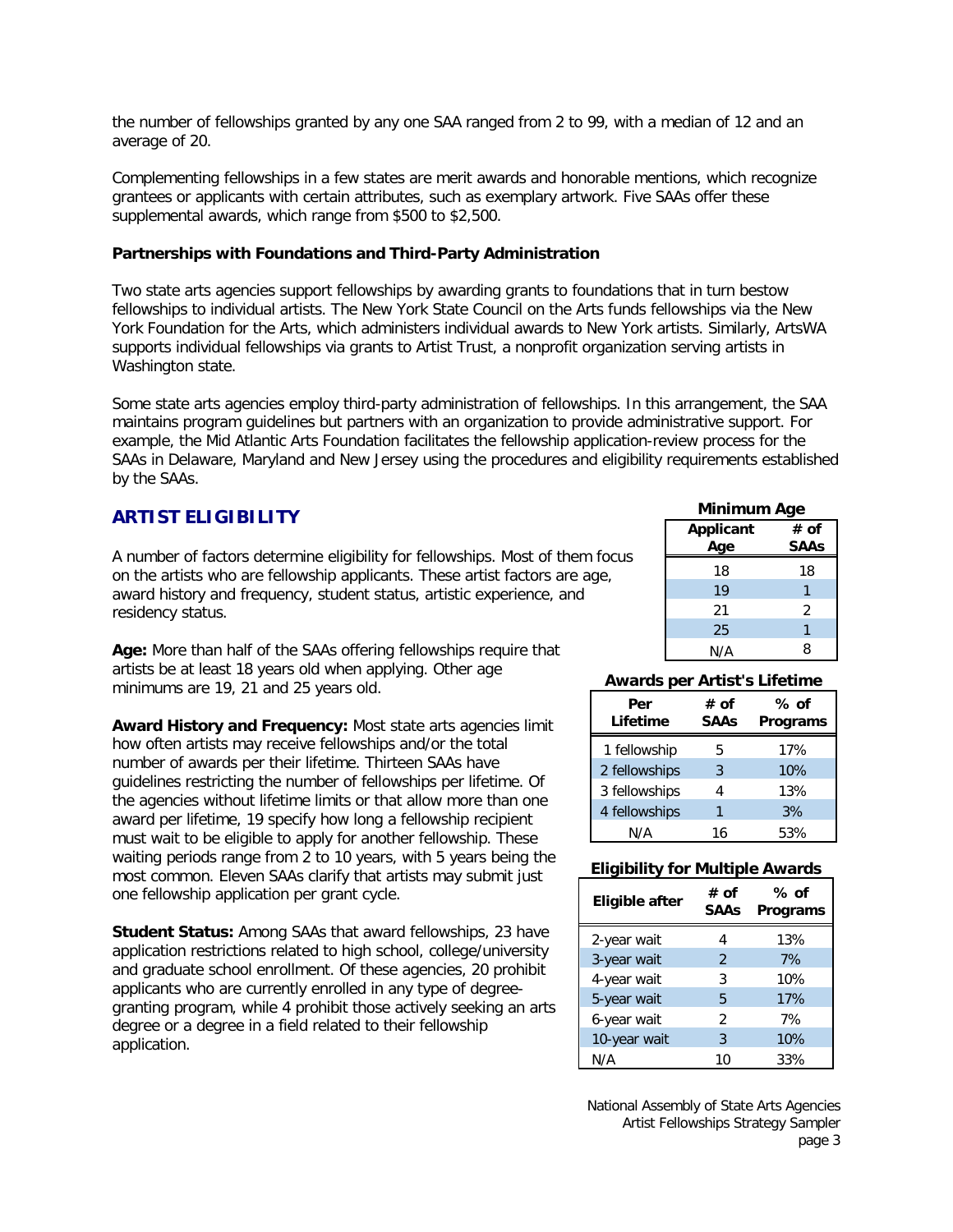**Artistic Experience and Original Artwork:** Creative control and the level of artistic experience are eligibility factors in the fellowship guidelines of some state arts agencies. Seven SAAs limit eligibility to creators of original works of art, distinguishing them from presenters or interpreters of existing works. In addition, 15 SAAs accept applications from "professional" or "established" artists, and four allow "emerging" artists to apply. While states do not always clearly define the requirements for artistic experience, artists are generally eligible for fellowships if they demonstrate a career-oriented, vocational commitment to their work, regardless of the income it generates.

**Residency Status:** In compliance with state statute, SAAs commonly limit their grant funding to legal residents of their state. These state residency requirements are effective at the time a fellowship application is filed. In some cases, the restriction is also retroactive and/or prospective. Among SAAs whose guidelines address residency restrictions, 26 require that the artist be a legal or current resident of the state at the time of the fellowship application. Of these, 21 require residency prior to the application for either a six-month, one-year, twoyear or three-year period. Twelve SAAs have guidelines specifying that fellowship awardees must remain legal residents during the grant period.

# **Residency Requirements**

| <b>Residency Requirement</b> | # of<br>SAAs | % of<br><b>Programs</b> |
|------------------------------|--------------|-------------------------|
| At time of application       |              |                         |
| At time of application       | 26           | 87%                     |
| N/A                          | 4            | 13%                     |
| <b>Prior to application</b>  |              |                         |
| At least 3 years prior       | 2            | 7%                      |
| At least 2 years prior       | 7            | 23%                     |
| At least 1 year prior        | 11           | 37%                     |
| At least 6 months prior      |              | 3%                      |
| N/A                          | 9            | 30%                     |
| During grant period          |              |                         |
| For duration of grant period | 12           | 40%                     |
| N/A                          | 17           | 57%                     |

### **Other Artist Eligibility Factors:**

- Applicants must either be a U.S. citizen or have permanent resident alien status. (10 SAAs)
- Applicants cannot be an SAA staff or council member or be part of a staff or council member's immediate family. (7 SAAs)
- Applicants must be in good standing with the SAA and be current with any reporting requirements from previously received grants. (8 SAAs)
- Artist teams or collaboratives are eligible. (8 SAAs)
- Artist teams or collaboratives are not eligible. (5 SAAs)
- Applicants must be part of the SAA's artist registry. (2 SAAs)

# <span id="page-3-0"></span>**DISCIPLINE ELIGIBILITY**

Because individual artist fellowships support creative practices, artistic discipline is another major category of eligibility requirement. In awarding fellowships, state arts agencies consider not only which disciplines they fund but also how they group mediums and practices within those categories and how frequently they support them.

**Discipline rotation:** Discipline eligiblity, unlike artist eligibility, is cyclical for some SAAs with fellowship programs. For example, visual arts and performing arts fellowships may be offered one year, and media arts and literary arts the next year. Nearly half of the SAAs with fellowship programs rotate the mix of disciplines they support each fiscal year, while eight do not cycle discipline eligibility. Discipline rotations are not always specified in guidelines. For the SAAs that rotate disciplines, six do so on a two-year cycle, seven on a three-year cycle and three on a four-year cycle.

**Discipline diversity:** Fellowships support a tremendous diversity of artistic disciplines. The most common fellowship discipline categories—visual, literary and performing arts—are broad, but address many specific practices and forms, both contemporary and classical. Other common fellowship disciplines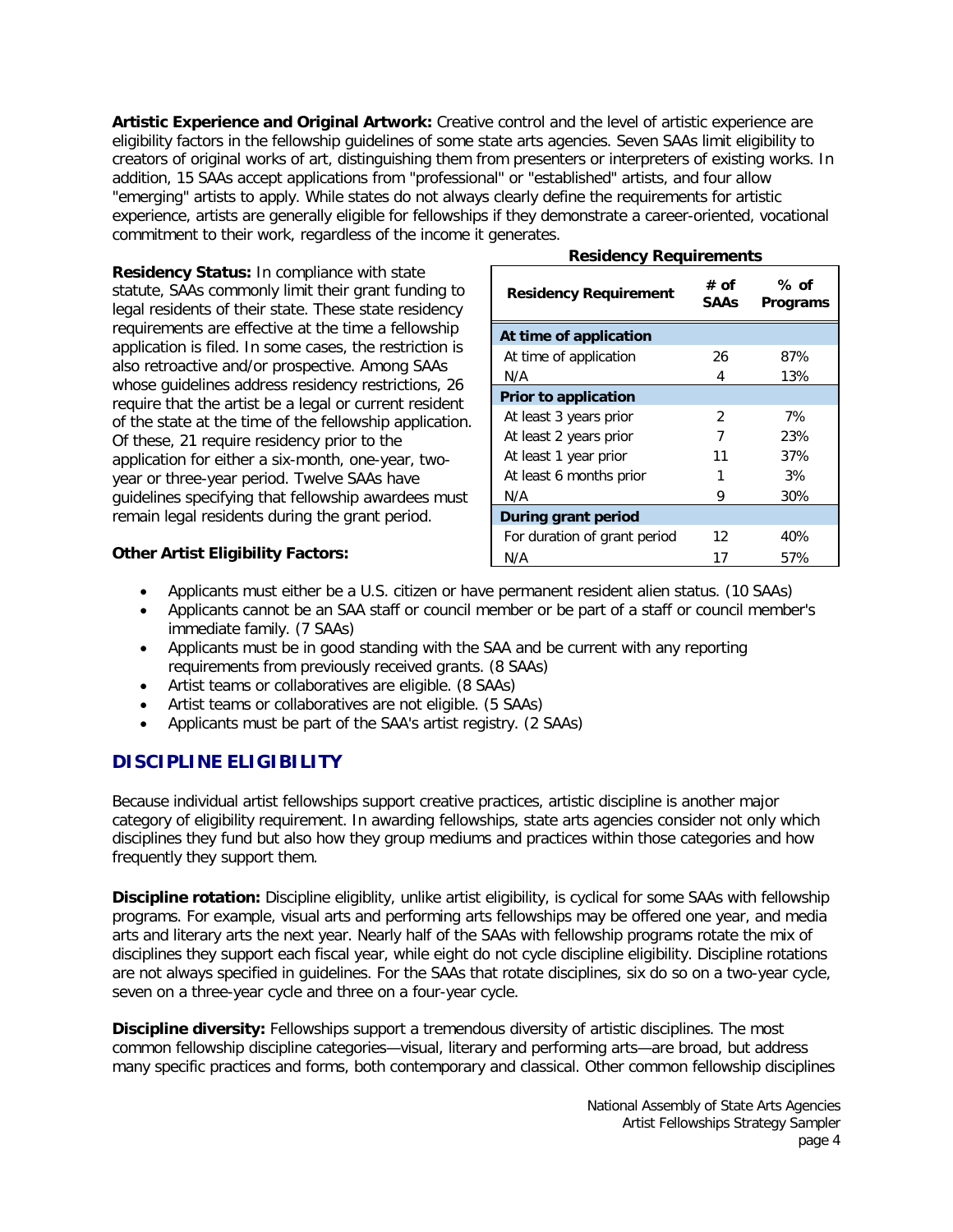are more focused, such as media arts, inter- or multidisciplinary arts, and folk/traditional arts. Two SAAs award a fellowship for arts administration, and three others welcome applications from artists working in any discipline.

Eligible disciplines in currently available guidelines include:

- **Literary arts** children's literature, creative nonfiction, criticism, fiction, nonfiction, playwriting, poetry, screenwriting, short stories
- **Performing arts** acting, choreography, conducting, costume design, dance, directing, instrumental, music composition, music performance, musical theatre, performance art, set design, storytelling, theatre, vocal
- **Visual arts** clay, drawing, experimental, fiber, glass, illustration, installation, mixed media, painting, photography, plastic, printmaking, sculpture, threedimensional art, two-dimensional art, works on paper
- **Media arts** animation, audio, computer arts, digital, film, radio, video
- **Craft arts**  basketry, clay, enamel, fiber, glass, jewelry, leather, metal, mixed media, paper, plastic, textiles, wood
- **Folk/Traditional arts** folklife, oral traditions, performing traditions, traditional crafts,
- traditional dance, traditional music
- **Inter-/Multidisciplinary arts**
- **Design arts**  architecture, fashion design, graphic design, industrial design, interior design, landscape architecture, urban design
- **Experimental, new genre**
- **Arts administration**

# <span id="page-4-0"></span>**APPLICATION EVALUATION: CRITERIA AND PROCESSES**

Fellowship applications are reviewed by panelists using criteria provided by the state arts agency. Of the 30 state arts agencies with fellowship guidelines, 29 list evaluation criteria in them. Evaluation criteria typically address:

- Artistic excellence, quality or merit (29 SAAs)
- Professional or career achievements/history/activity (12 SAAs)
- Potential for the fellowship to enhance the artist's career or achievement (9 SAAs)
- Consistency of artwork and artistic vision (4 SAAs)
- Creativity in concept, form and use of medium (8 SAAs)
- Professional commitment or maturity as demonstrated by artwork or resume (3 SAAs)
- Benefit to state's artistic communities and/or general public (4 SAAs)
- Contribution to artistic discipline (7 SAAs)
- Technical proficiency (3 SAAs)

Folk and traditional arts fellowships also may take into account authenticity, traditional significance of the art form and relationship of the artist to the community.

A number of factors in the evaluation process relate to the composition of fellowship adjudication panels and the procedures of panel review, such as panel size, qualifications for the panelists (also known as

#### National Assembly of State Arts Agencies Artist Fellowships Strategy Sampler page 5

### **Discipline Eligibility**

| <b>Eligible Discipline</b>    | # of<br>SAAs |
|-------------------------------|--------------|
| Literary arts                 | 27           |
| Performing arts               | 27           |
| Visual arts                   | 27           |
| Media arts                    | 20           |
| Craft arts                    | 18           |
| <b>Folk/Traditional arts</b>  | 9            |
| Inter-/Multidisciplinary arts | 6            |
| Design arts                   | 4            |
| Experimental, new genre       | 6            |
| Arts administration           | 2            |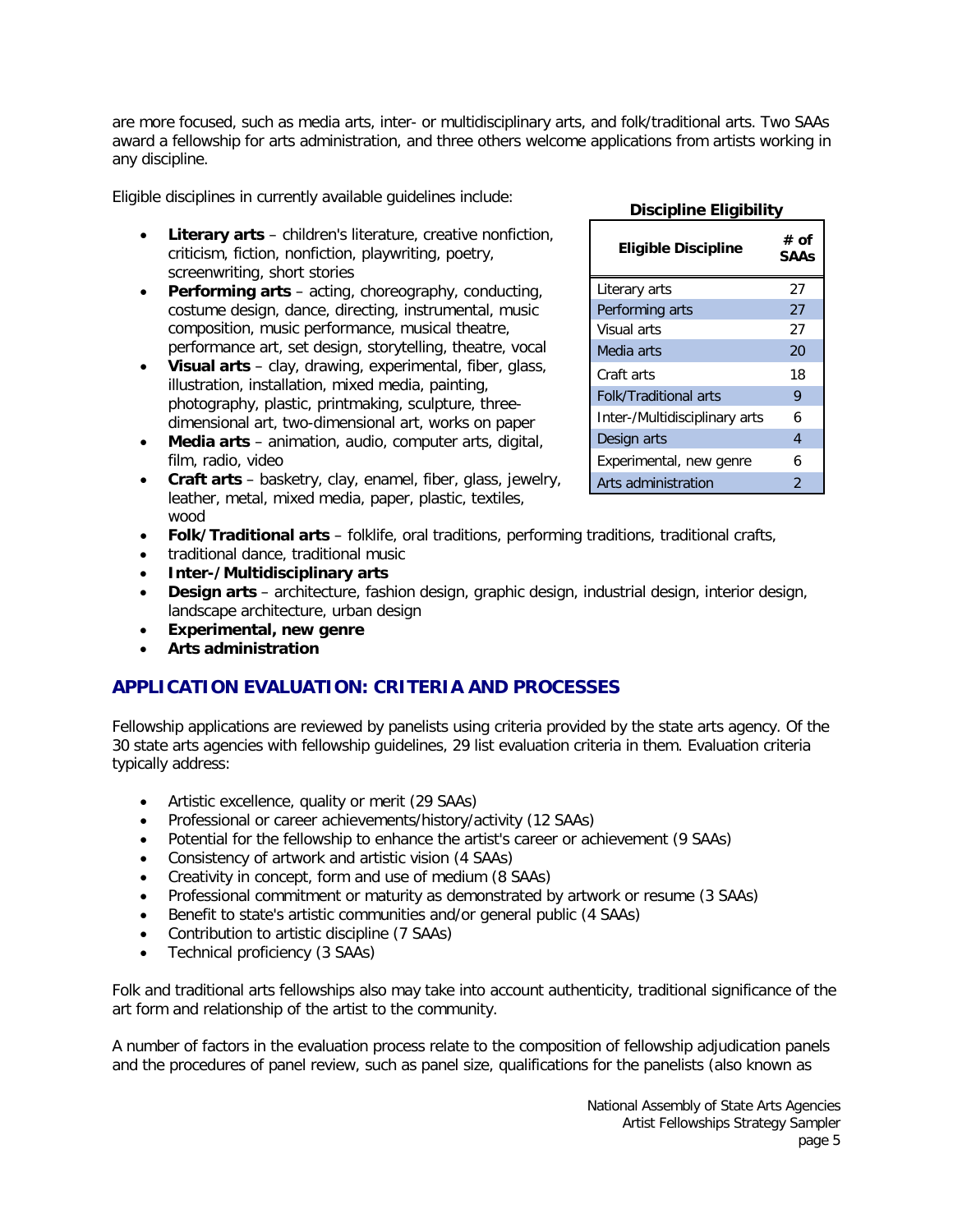jurors) and whether the review process is "blind," meaning that the identities of applicants are withheld from the panelists. Currently available guidelines show SAAs employing the following to review fellowship applications:

- panel review (26 SAAs)
- one-juror review (2 SAA)
- three-juror panel review (1 SAA)
- in-state jurors for panel review (2 SAAs)
- out-of-state jurors for panel review (10 SAAs)
- nationally recognized jurors for panel review (3 SAAs)
- panel review is open to the public (1 SAA)
- panel review has multiple phases (1 SAA)
- blind panel review (13 SAAs)

## <span id="page-5-0"></span>**SUPPLEMENTAL SERVICES**

To supplement fellowship award dollars, state arts agencies often offer additional opportunities to fellowship recipients. These may include:

- Supporting a public presentation or exhibition of recipients' work
- Including recipients in the SAA artist registry
- Publicizing fellowship awards through press releases, newsletters and the agency's website and social media
- Producing a documentary video about each fellowship recipient
- Providing performance, exhibition or publication opportunities for fellowship recipients
- Offering professional development and cultural entrepreneurship workshops
- Facilitating peer networking among fellowship recipients

### <span id="page-5-1"></span>**METHODOLOGY**

This strategy sampler presents a snapshot of individual artist fellowship programs based on state arts agency program guidelines publicly available in FY2014 and on grant-making statistics from FY2012 Final Descriptive Reports (FDRs). This report does not attempt to present a comprehensive picture of all individual artist fellowship programs. For example, while FY2012 FDR data is the most recent complete data set from which to draw information, one year of data does not reflect year-to-year program fluctuations, such as funding availability and application adjudication criteria. In addition, the detail and scope of grant guidelines vary by state, and in some cases guidelines may not cover all aspects of a program. State arts agency program administrators were contacted in certain cases to clarify topical areas, but a majority of the information in this report was mined from extant program guidelines.

### <span id="page-5-2"></span>**FOR MORE INFORMATION**

To supplement this profile, NASAA can provide:

- information on SAAs' professional-development grants for individual artists;
- state-by-state comparative grant-making statistics; and
- referrals to model programs and colleague agencies offering grants or services to artists.

For more information, contact NASAA Research Director [Ryan Stubbs.](mailto:ryan.stubbs@nasaa-arts.org)